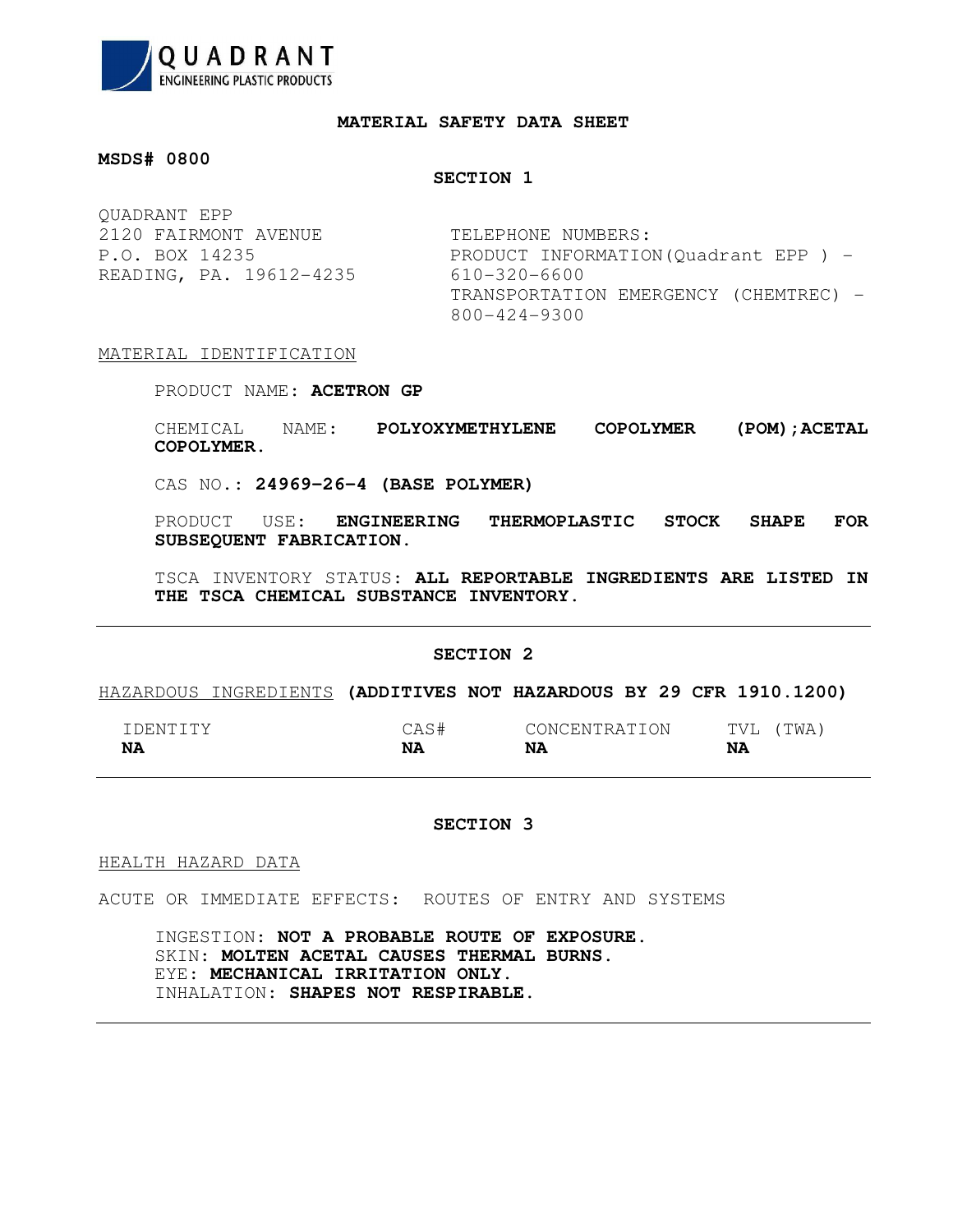#### **SECTION 4**

EMERGENCY FIRST AID

- If exposed to fumes from overheating, move to fresh air. **Consult a physician if symptoms persist.**
- Wash skin with soap and plenty of water.
- Flush eyes with water. Consult a physician if symptoms persist.
- **If molten acetal contacts skin, cool rapidly with cold water. Do not attempt to peel acetal from skin. Obtain medical attention to thermal burn.**

CHRONIC EFFECTS: **CHRONIC INHALATION STUDIES IN ANIMALS HAVE SHOWN THAT FORMALDEHYDE CAUSES NASAL CANCER IN RATS. THE INTERNATIONAL AGENCY FOR RESEARCH ON CANCER HAS CLASSIFIED FORMALDEHYDE AS A CARCINOGEN IN GROUP 2A, AND THE NATIONAL TOXICOLOGY PROGRAM INCLUDED FORMALDEHYDE IN ITS ANNUAL REPORT ON CARCINOGENS. THE OSHA TWA FOR FORMALDEHYDE IS 0.75 PPM. THE ACGIH TLV IS 1 PPM. THE OSHA AND ACGIH STEL IS 2 PPM.**

MEDICAL CONDITIONS GENERALLY AGGRAVATED BY THIS MATERIAL: **NO DATA ARE AVAILABLE WHICH ADDRESSES MEDICAL CONDITIONS THAT ARE GENERALLY RECOGNIZED AS BEING AGGRAVATED BY EXPOSURE TO THIS PRODUCT.**

#### **SECTION 5**

FIRE AND EXPLOSION HAZARD DATA

FLASH IGNITION TEMPERATURE: **608 F./ 320 C.** METHOD: **ASTM D-1929**

UNUSUAL FIRE, EXPLOSION HAZARDS: **NONE KNOWN.**

HAZARDOUS COMBUSTION PRODUCTS: **FORMALDEHYDE MAY BE RELEASED IF PRODUCT IS EXPOSED TO EXCESSIVE HEAT OR FIRE.**

SPECIAL FIRE FIGHTING INSTRUCTIONS: **FIRE FIGHTERS AND OTHERS EXPOSED TO PRODUCTS OF COMBUSTION SHOULD WEAR FULL PROTECTIVE CLOTHING INCLUDING SELF-CONTAINED BREATHING APPARATUS. FIRE FIGHTING EQUIPMENT SHOULD BE THOROUGHLY DECONTAMINATED AFTER USE.**

EXTINGUISHING MEDIA: **WATER SPRAY OR ANY CLASS A EXTINGUISHING AGENT.**

# **>= Physical health Hazards:**

DUST MAY FORM EXPLOSIVE MIXTURES WITH AIR. AVOID DUST FORMATION AND CONTROL IGNITION SOURCES. ALL PLASTIC DUST PARTICLES SUSPENDED IN AIR ARE COMBUSTIBLE AND MAY BE EXPLOSIVE. KEEP AWAY FROM HEAT, SPARKS, FLAME, AND OTHER IGNITION SOURCES. PREVENT DUST ACCUMULATIONS AND DUST CLOUDS. EMPLOY GROUNDING, VENTING, AND EXPLOSIVE RELIEF PROVISIONS IN ACCORDANCE WITH ACCEPTED ENGINEERING PRACTICES AND NFPA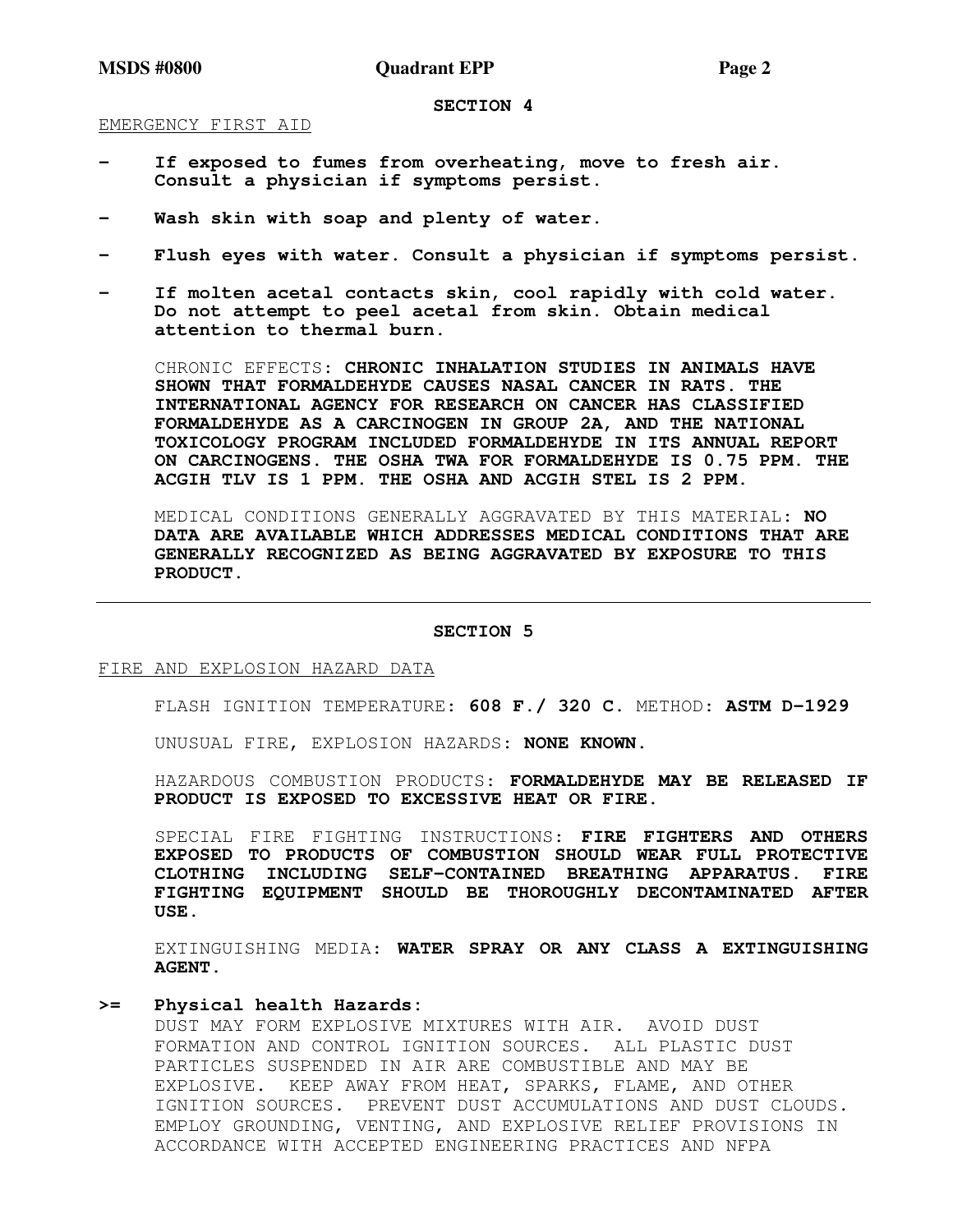PROVISIONS IN ANY PROCESS CAPABLE OF GENERATING DUST AND/OR STATIC ELECTRICITY. EXPLOSION HAZARDS APPLY ONLY TO DUSTS, NOT GRANULAR FORMS OF THIS PRODUCT. SEE ALSO SPECIAL PRECAUTIONS SECTION BELOW.

# **SECTION 6**

ACCIDENTAL RELEASES

SPILL OR RELEASE: **CLEAN UP BY VACUUMING OR SWEEPING TO PREVENT FALLS.** 

**SECTION 7** 

STORAGE CONDITIONS

**Dry storage.** 

**SECTION 8** 

PROTECTION INFORMATION

EYE: **Safety glasses are recommended to prevent particulate matter from entering eyes while grinding or machining.** 

SKIN: **Protective gloves are required when handling hot polymer. Also, long sleeve cotton shirt and long pants if handling molten polymer.** 

VENTILATION: **Local exhaust at processing equipment to keep particulates below 15 mg/m3, the OSHA limit for nuisance dusts. Grinding and machining of parts should be reviewed to assure that particulate levels are kept at recommended levels. Also, formaldehyde fumes may be released during fabrication.** 

RESPIRATOR: **None under normal processing, if ventilation is adequate. If formaldehyde concentration is above 1 ppm, a properly fitted NIOSH approved respirator is required.**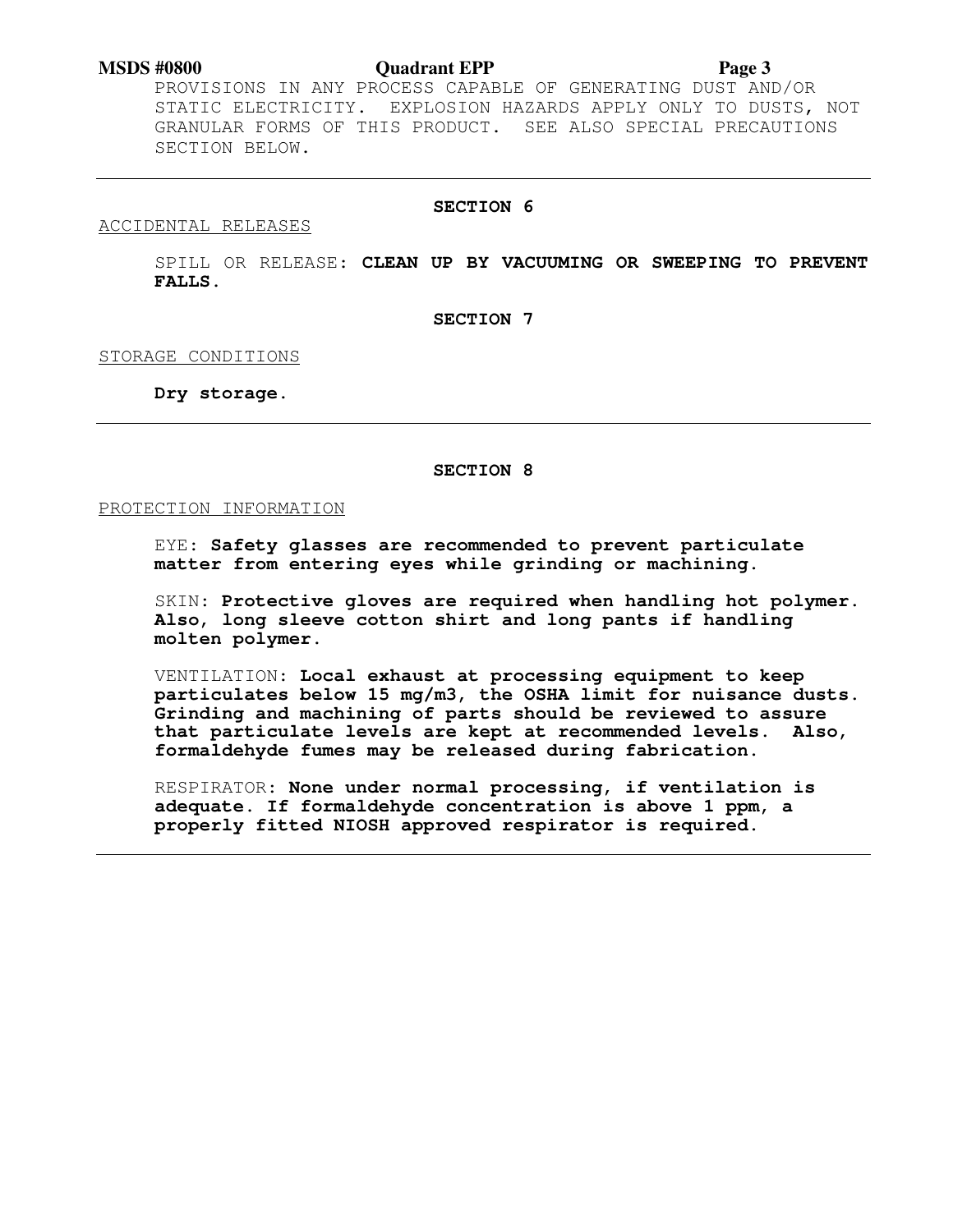**SECTION 9** 

## PHYSICAL/CHEMICAL DATA

APPEARANCE: **STOCK SHAPE MAY BE ROD, PLATE, TUBE, OR STRIP FORM.**

ODOR: **ESSENTIALLY ODORLESS.**

MELTING POINT: **160 - 172 C./ 320 - 342 F.**

SOLUBILITY IN WATER: **INSOLUBLE**

VOLATILE CONTENT %: **<1%**

SPECIFIC GRAVITY: **1.38 - 1.42** 

**>= Precautions For Repair & Maintenance Of Contaminated Equipment: Eliminate ignition sources:** 

TRANSFER FROM STORAGE WITH A MINIMUM AMOUNT OF DUSTING. GROUND ALL TRANSFER, BLENDING, AND DUST COLLECTING EQUIPMENT TO PREVENT STATIC SPARKS IN ACCORDANCE WITH NFPA 70 "NATIONAL ELECTRIC CODE". REVIEW AND COMPLY WITH ALL RELEVANT NFPA PROVISIONS, INCLUDING BUT NOT LIMITED TO NFPA 484 AND NFPA 654 RELATED TO COMBUSTIBLE DUST HAZARDS. REMOVE ALL IGNITION SOURCES FROM MATERIAL HANDLING, TRANSFER, AND PROCESSING AREAS WHERE DUST MAY BE PRESENT. LOCAL EXHAUST VENTILATION SHOULD BE PROVIDED IN WORK AREA.

### **SECTION 10**

HAZARDOUS REACTIVITY

STABILITY AT ROOM TEMPERATURE: **STABLE.**

MATERIALS TO AVOID: **STRONG ACIDS AND BASES, DECOMPOSES FORMING FORMALDEHYDE. STRONG OXIDIZING AGENTS.**

CONDITIONS TO AVOID: **HEATING ABOVE 240 C./ 464 F.- FORMS FORMALDEHYDE.**

## **SECTION 11**

TOXICOLOGICAL INFORMATION

CHRONIC TOXICITY: **ACETRON SHAPES ARE HARMLESS.** 

MEDICAL CONDITIONS PRONE TO AGGRAVATION BY EXPOSURE: **NO DATA IS AVAILABLE WHICH ADDRESSES MEDICAL CONDITIONS THAT ARE GENERALLY RECOGNIZED AS BEING AGGRAVATED BY EXPOSURE TO THIS PRODUCT.**

CARCINOGENICITY: **REFER TO SECTION 4 (CHRONIC EFFECTS) FOR EFFECTS OBSERVED IN ANIMALS.**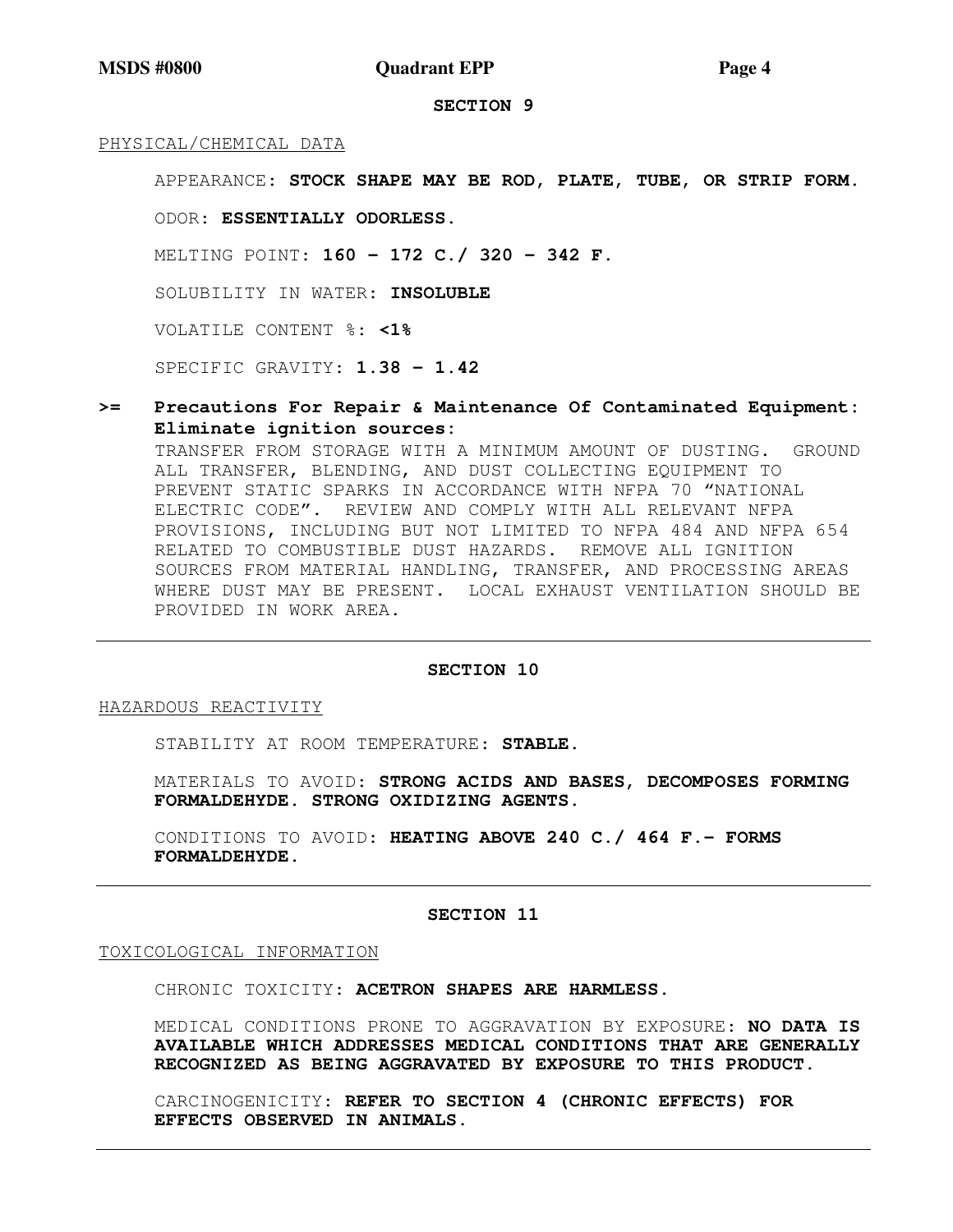**SECTION 12** 

ECOLOGICAL INFORMATION

**AQUATIC TOXICITY: Toxicity is expected to be low based on insolubility of polymer in water.** 

DISPOSAL

**SECTION 13** 

**SPILL OR RELEASE: Clean up by vacuuming or wet sweeping to minimize dust exposure.** 

**WASTE DISPOSAL: Recycling is encouraged, Landfill or incineration in compliance with Federal, State, and Local regulations.** 

**SECTION 14** 

TRANSPORT INFORMATION

DOT HAZARD CLASS: **NA** SHIPPING NAME: **NA**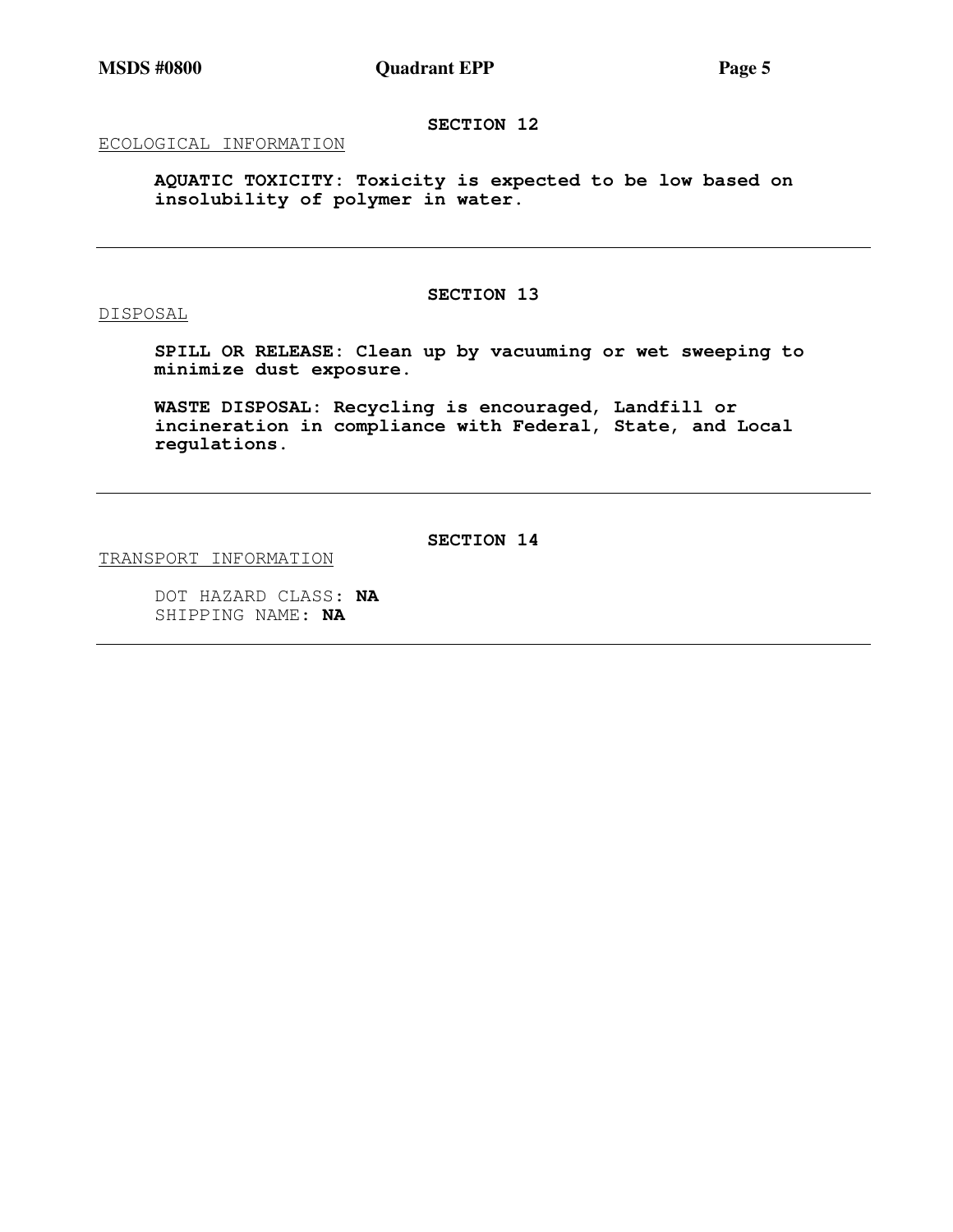## **SECTION 15A REGULATORY INFORMATION**

# SECTION 313 SUPPLIER NOTIFICATION: (SARA TITLE III-TOXIC CHEMICALS LIST)

This product contains no known toxic chemicals subject to the reporting requirements of section 313 of the Emergency Planning and Community Right-To-Know Act of 1986 and 40 CFR 372.

### STATE RIGHT TO KNOW LAWS

No substances on the state hazardous list, for the states indicated below, are used in the manufacture of products on this Material Safety Data Sheet, with the exceptions indicated. While we do not specifically analyze these products, or the raw materials used in their manufacture, for substances on various state hazardous substances lists, to the best of our knowledge the products on this Material Safety Data Sheet contain no such substances except for those specifically listed below:

### PENNSYLVANIA:

SUBSTANCES ON THE PENNSYLVANIA HAZARDOUS SUBSTANCES LIST PRESENT AT A CONCENTRATION OF 1% OR MORE: **NONE KNOWN.**

SUBSTANCES ON THE PENNSYLVANIA SPECIAL HAZARDOUS SUBSTANCES LIST PRESENT AT A CONCENTRATION OF 0.01% OR MORE: **NONE KNOWN.**

## CALIFORNIA PROPOSITION 65:

SUBSTANCES KNOWN TO THE STATE OF CALIFORNIA TO CAUSE CANCER: **FORMALDEHYDE.**

SUBSTANCES KNOWN TO THE STATE OF CALIFORNIA TO CAUSE BIRTH DEFECTS OR OTHER REPRODUCTIVE HARM: **NONE KNOWN.**

| Health             |  |
|--------------------|--|
| Flammability       |  |
| Reactivity         |  |
| PPE                |  |
| #Acute<br>*Chronic |  |

# **SECTION 15B LABELING INFORMATION**